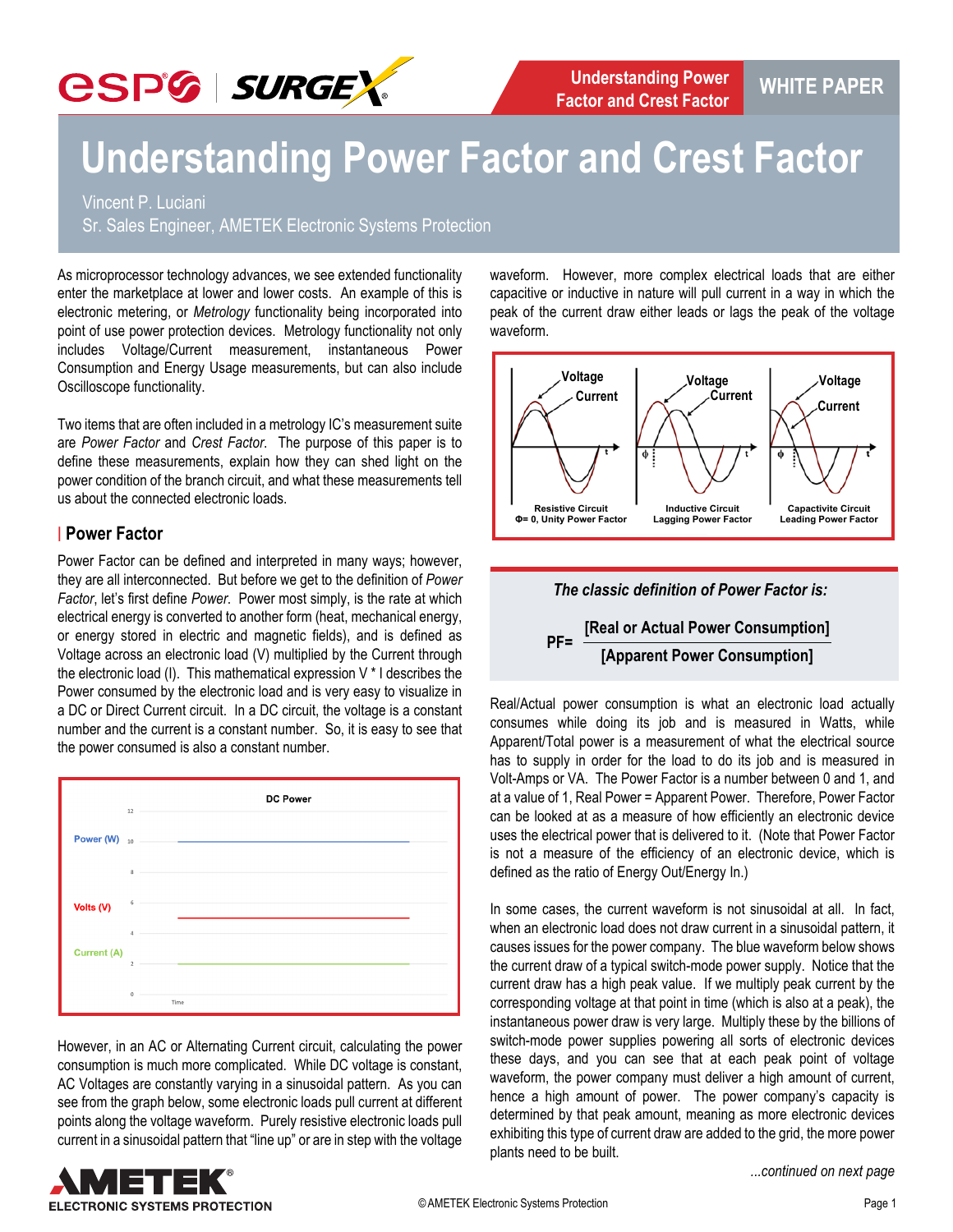

To help with easing this burden, Power Factor Correction (PFC) circuitry is utilized. The green waveform below is the current draw of the same switch-mode power supply, but with PFC circuitry added. Notice that the peak of the PFC current waveform is about half of the Non-PFC current waveform. What is not so obvious is that the average current draw (and thus the average power consumption) of the PFC and Non-PFC power supplies is the same. The load is consuming the same amount of power in either case, but the peak power is lowered using PFC.

PFC circuitry not only helps the power company by lowering instantaneous demand, but it also helps the consumer. If sophisticated smart power meters are utilized, power rates are based on peak power consumption rather than average power consumption, so lowering the peak consumption will reduce rates.



However, another usage of Power Factor comes into play when comparing capabilities of Uninterruptable Power Supplies or UPS's. The PF rating of a UPS gives an indication of how much Real Power a UPS can deliver.

Most companies will rate their UPS's based on its Apparent Power capabilities rather than its Real Power delivery because the Apparent Power rating is always a higher number. However, the Real Power that the UPS can deliver is defined as [Apparent Power] x [Power Factor]. For example, UPS A with a 2150VA rating on the surface may seem like it can deliver more power than UPS B with a 2000VA rating. However, UPS A has a Power Factor of 0.75 while UPS B has a Power Factor of 0.9.

**UPS A:** 2150VA x 0.75 PF = 1720 Watts of Real Power Delivery **UPS B:** 2000VA x 0.9 PF = 1800 Watts of Real Power Delivery

Measuring the Power Factor of a connected load can also give some insights into the health of the equipment. If the average PF is known or is measured over time and there is an abrupt change, it could be an indication of an issue with the connected load's power supply and possible premature failure.

#### **| Crest Factor**

The Crest Factor (CF) is another mathematical relationship that is used by electrical engineers to analyze waveforms. In some cases, CF is used to characterize the quality of a waveform, and in other cases CF is used to show if a waveform contains a great deal of peaks.



CF can be measured for any type of waveform such as a square wave, triangle wave, or even DC electrical signals. For DC, the CF by default is 1 because the Peak Value = Average Value. But in AC power systems, voltage is produced as a sine wave, so the calculation is a bit more complicated.

A quantity called Root Mean Square, or RMS, is used to describe a type of average value of a time-varying signal. For pure sine waves, the RMS value is [Peak Value] /  $\sqrt{2}$  ]. If the Peak Value is 1, then the RMS Average is 0.707. However, if you rearrange the formula one can solve for a theoretical CF that is not dependent on the Peak Value:

$$
CF=\frac{[Peak Value]}{[Peak Value]/[\sqrt{2}]}
$$
  

$$
CF=\sqrt{2}
$$
  

$$
CF=1.414
$$

This means that if the sine wave is a perfect sinusoid, then the CF, regardless of its peak value, should be 1.414, and cannot go above 1.414.

While the above explanation assumes that the waveform is sinusoidal, it should be noted that CF can be calculated even on non-sinusoidal waveforms given the right test equipment. Meters with the capability of measuring both the Peak Value well as the Ture RMS Average Value of a waveform are commonly available. Also, note that if the waveform is non-sinusoidal, CF can go well above 1.414. This is an indication that the peaks of the waveform are much higher than the RMS Average Value of the waveform. This will come into play later when we discuss the difference between Voltage CF and Current CF.